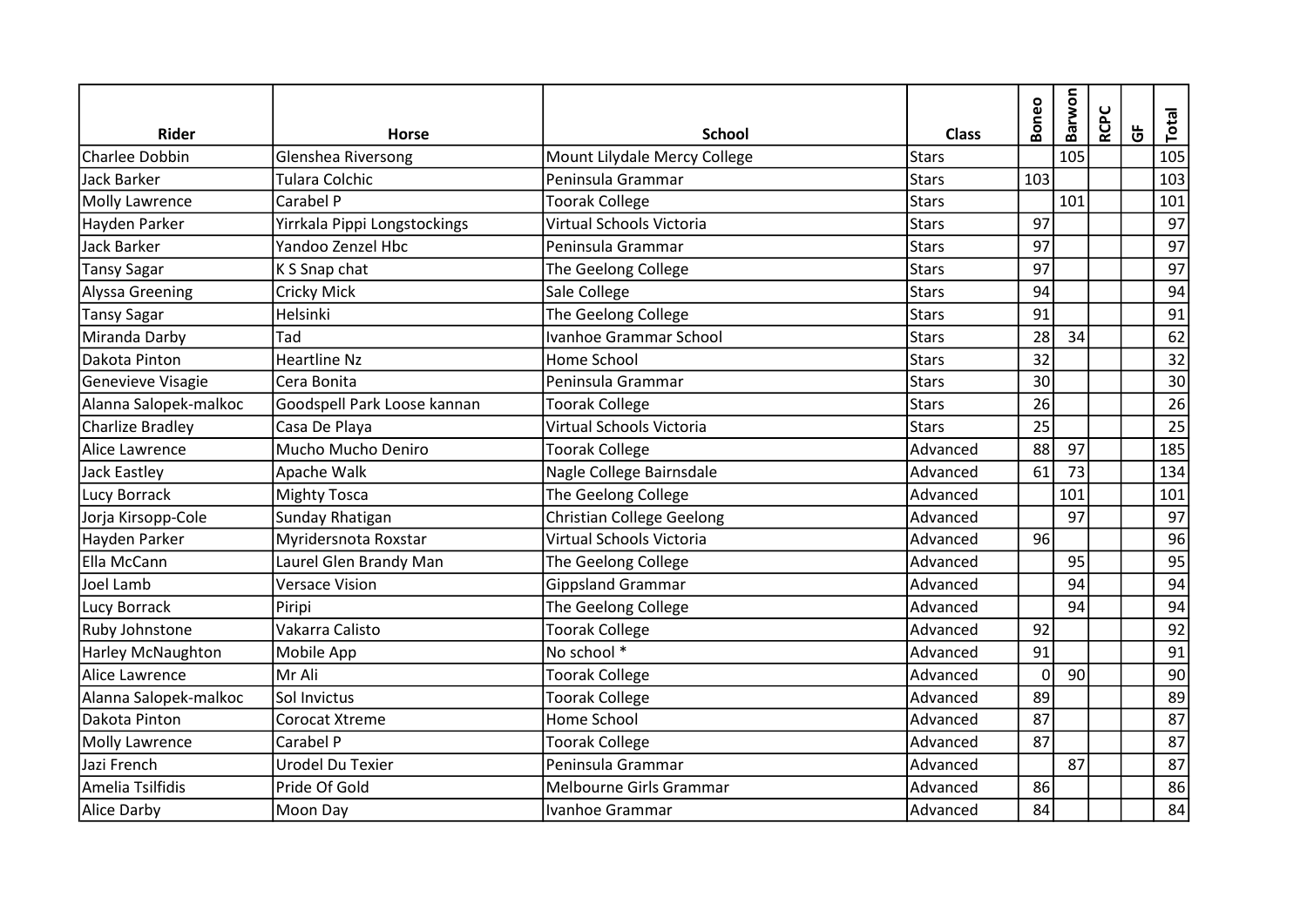| Evanna Salopek-malkoc   | Goodspell Park Costin         | Peninsula Grammar                | Advanced     | 83  |          |  | 83              |
|-------------------------|-------------------------------|----------------------------------|--------------|-----|----------|--|-----------------|
| La'moza Velisha         | Punching In A dream           | Kardinia International College   | Advanced     | 79  |          |  | 79              |
| Amber Balazs-ashman     | Iceman                        | The Gordon                       | Advanced     | 78  |          |  | 78              |
| William Tucker          | Tamleugh Red                  | Salesian College Rupertswood     | Advanced     |     | 78       |  | 78              |
| Tahlia Pursell          | Astro Nzph                    | St Pauls Anglican Grammar        | Advanced     | 77  |          |  | 77              |
| Darby Beadel            | Chunk E                       | Chairo Christian School          | Advanced     |     | 77       |  | 77              |
| <b>Charlize Bradley</b> | Casa De Playa                 | Virtual School Victoria          | Advanced     |     | 74       |  | 74              |
| Darby Beadel            | Jaybee Tarak                  | Chairo Christian School          | Advanced     |     | 74       |  | 74              |
| Ava Kennedy             | Ted                           | Dromana College                  | Advanced     | 68  |          |  | 68              |
| Charli Murfett          | Kanumera Butterfly            | Home School                      | Advanced     | 67  |          |  | 67              |
| Alyssa Greening         | Chief Brody                   | Sale College                     | Advanced     | 55  |          |  | 55              |
| Lucy Boorack            | Marmalade                     | <b>The Geelong College</b>       | Advanced     | 22  |          |  | 22              |
| Dakota Pinton           | Cil Dara Churchill            | Home School                      | Advanced     | 20  |          |  | 20              |
| Zara Yunghanns          | <b>Snowy River Nutwood</b>    | Assumption                       | Advanced     | 17  |          |  | 17              |
| Zali Gosling            | <b>Holly Higgins</b>          | st Margarets show                | Advanced     | 16  |          |  | 16              |
| Avril Charman           | <b>Diamond B Conseal</b>      | Haileybury College               | Advanced     | 0   |          |  | $\mathbf 0$     |
| Leonora Turner          | <b>Atomic Annie</b>           | <b>Christian College Geelong</b> | Advanced     |     | $\Omega$ |  | $\overline{0}$  |
| Zara Adnams             | Dingmac Disco King            | <b>Toorak College</b>            | Intermediate | 105 | 105      |  | 210             |
| Miranda Darby           | Phillipa Day                  | <b>Ivanhoe Grammar School</b>    | Intermediate | 70  | 92       |  | 162             |
| Lucy Borrack            | <b>Get Rhythm</b>             | <b>The Geelong College</b>       | Intermediate | 40  | 93       |  | 133             |
| Darby Beadel            | Jaybee Tarak                  | Chairo Christian College         | Intermediate | 101 |          |  | 101             |
| Joel Lamb               | <b>Emcee Holly Go lightly</b> | <b>Gippsland Grammar</b>         | Intermediate | 100 |          |  | 100             |
| Ava Kennedy             | Lee Ping Jay                  | Dromana Secondary School         | Intermediate |     | 95       |  | 95              |
| Joel Lamb               | JB Little Gun                 | <b>Gippsland Grammar</b>         | Intermediate |     | 94       |  | 94              |
| <b>Ella Sevior</b>      | <b>Class Action LP</b>        | <b>Geelong Grammar School</b>    | Intermediate |     | 93       |  | 93              |
| Jack Eastley            | Special ED                    | Nagle College Bairnsdale         | Intermediate |     | 93       |  | 93              |
| Olivia Osborne          | Volador                       | <b>Toorak College</b>            | Intermediate | 92  |          |  | $\overline{92}$ |
| Ella Mccann             | Laurel Glen Brandy man        | The Geelong College              | Intermediate | 87  |          |  | 87              |
| Sophie Wall             | Lexi                          | braemar college                  | Intermediate | 82  |          |  | 82              |
| Marnie Jackson          | Meanwhile Astro Man           | The Geelong College              | Intermediate |     | 82       |  | 82              |
| Niamh Hayter            | Voix                          | <b>Clonard College</b>           | Intermediate |     | 82       |  | 82              |
| Tayla Anderson          | <b>Casino Nights</b>          | Elizabeth Murdoch College        | Intermediate |     | 82       |  | 82              |
| Sophie Melbourne        | Jp Bennetto                   | <b>Toorak College</b>            | Intermediate | 81  |          |  | 81              |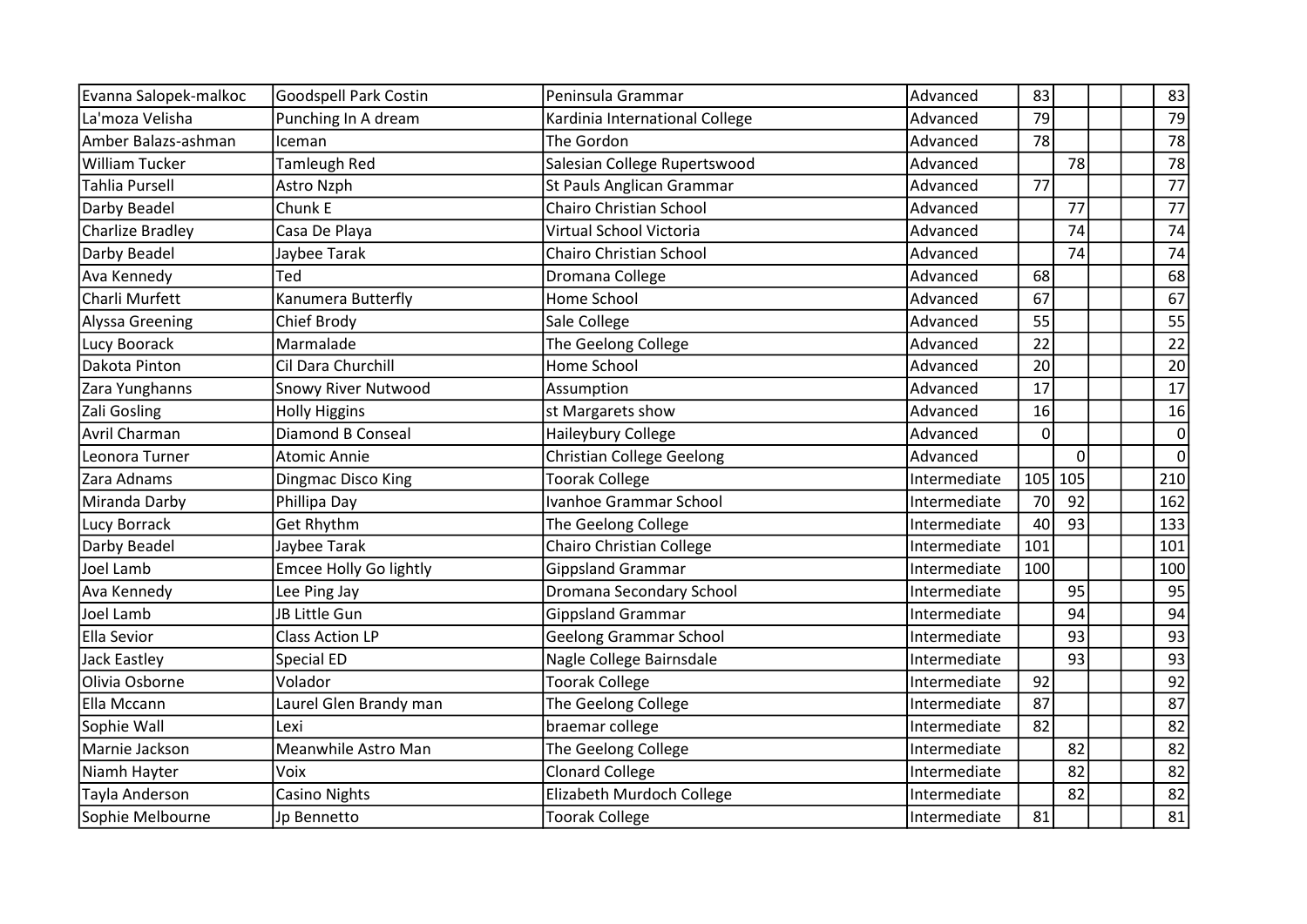| Ava Kennedy                         | My Sliver Fox                | Dromana Secondary School            | Intermediate |          | 79              |  | 79              |
|-------------------------------------|------------------------------|-------------------------------------|--------------|----------|-----------------|--|-----------------|
| Caitlyn Duncan                      | Its Lux Nitro                | Mullauna College                    | Intermediate | 78       |                 |  | 78              |
|                                     | Eye Catcher                  | Firbank Grammar                     | Intermediate | 76       |                 |  | 76              |
| Anabelle Klintberg<br>Chiara Stuart | <b>Perfect Partner</b>       | Peninsula Grammar                   |              | 73       |                 |  |                 |
|                                     |                              |                                     | Intermediate |          |                 |  | 73              |
| Hannah Bonella                      | Rockman                      | Elisabeth Murdoch College           | Intermediate | 73       |                 |  | 73              |
| Tilda McKay                         | Party Thyme Gatsby           | <b>Geelong Grammar School</b>       | Intermediate |          | 72              |  | 72              |
| William Tucker                      | <b>Tamleugh Red</b>          | Salesian College Sunbury            | Intermediate | 70       |                 |  | 70              |
| Seth Staley                         | You got me rocking           | Padua College                       | Intermediate | 68       |                 |  | 68              |
| Chloe Mcfarlane                     | Kirby Park Irish one         | <b>Toorak College</b>               | Intermediate | 67       |                 |  | 67              |
| <b>Beau Cottrell</b>                | Spring Creek Pattern         | Catholic College Sale               | Intermediate | 65       |                 |  | 65              |
| Alexah Robinson                     | Isle of New Norfolk          | Kardinia International College      | Intermediate | 61       |                 |  | 61              |
| Tahlia Pursell                      | Fedexpress                   | St Pauls Anglican Grammar           | Intermediate | 56       |                 |  | 56              |
| Charli Murfett                      | <b>Rich Reliance</b>         | Home School                         | Intermediate | 55       |                 |  | 55              |
| Lucah Alexander                     | Catch Me A cougar            | <b>Sacred Heart College Geelong</b> | Intermediate | 51       |                 |  | 51              |
| <b>Emmy Fraser</b>                  | Lane End Mac                 | <b>Ballarat Clarendon College</b>   | Intermediate | 48       |                 |  | 48              |
| Bianca Lyne                         | <b>Bel Amour</b>             | <b>Flinders CCC</b>                 | Intermediate | 39       |                 |  | 39              |
| Pip Crawford                        | <b>Stately Impression</b>    | <b>Geelong Grammar School</b>       | Intermediate | 37       |                 |  | 37              |
| Sophie Dillon                       | Epona D'artagnan             | Mount Lilydale Mercy College        | Intermediate | 34       |                 |  | 34              |
| Evanna Salopek-malkoc               | Repertoire                   | Peninsula Grammar                   | Intermediate | 32       |                 |  | 32              |
| Joel Lamb                           | Springin Matilda             | <b>Gippsland Grammar</b>            | Intermediate | 32       |                 |  | $\overline{32}$ |
| Olivia Jackson                      | Aph Andre                    | Our Lady of the Sacred Heart        | Intermediate | 32       |                 |  | 32              |
| Madeleine Leonard                   | Shady Creek Toblerone        | Haileybury College                  | Intermediate | 18       |                 |  | 18              |
| Genevieve Visagie                   | <b>Blurred Lines</b>         | Peninsula Grammar                   | Intermediate | $\Omega$ |                 |  | $\mathbf 0$     |
| Lucy Coventry                       | Gangitano Zee                | <b>Toorak College</b>               | Intermediate | 0        |                 |  | $\mathbf 0$     |
| Zara Sterley                        | <b>Impact Mickey Mouse</b>   | St Pauls Anglican Grammar           | Intermediate | $\Omega$ |                 |  | $\mathbf 0$     |
| Asta Kapitelli                      | Felix                        | <b>Christian College Geelong</b>    | Intermediate |          | $\Omega$        |  | $\Omega$        |
| Zara Adnams                         | <b>ELCARIUM STARLIGHT</b>    | <b>Toorak College</b>               | Progressive  | 101      | 102             |  | 203             |
| Zara Adnams                         | Tallyho Primrose             | <b>Toorak College</b>               | Progressive  | 79       | 100             |  | 179             |
| Xanthe Wade                         | Lakevale Tarwyn              | <b>Gippsland Grammar</b>            | Progressive  | 70       | 87              |  | 157             |
| <b>Sunday Borrack</b>               | Windward Kiri                | The Geelong College                 | Progressive  | 63       | 77              |  | 140             |
| <b>Gabriel Smith</b>                | Sweetwood Valley Firefly     | Newhaven College                    | Progressive  | 94       |                 |  | 94              |
| Sophie Paton                        | <b>Cormel Dunkirk Sally</b>  | <b>Geelong Grammar School</b>       | Progressive  |          | 90 <sub>0</sub> |  | 90              |
| Kate Joyce                          | <b>Blackall Park Charity</b> | St Paul's Anglican Grammar          | Progressive  |          | 88              |  | 88              |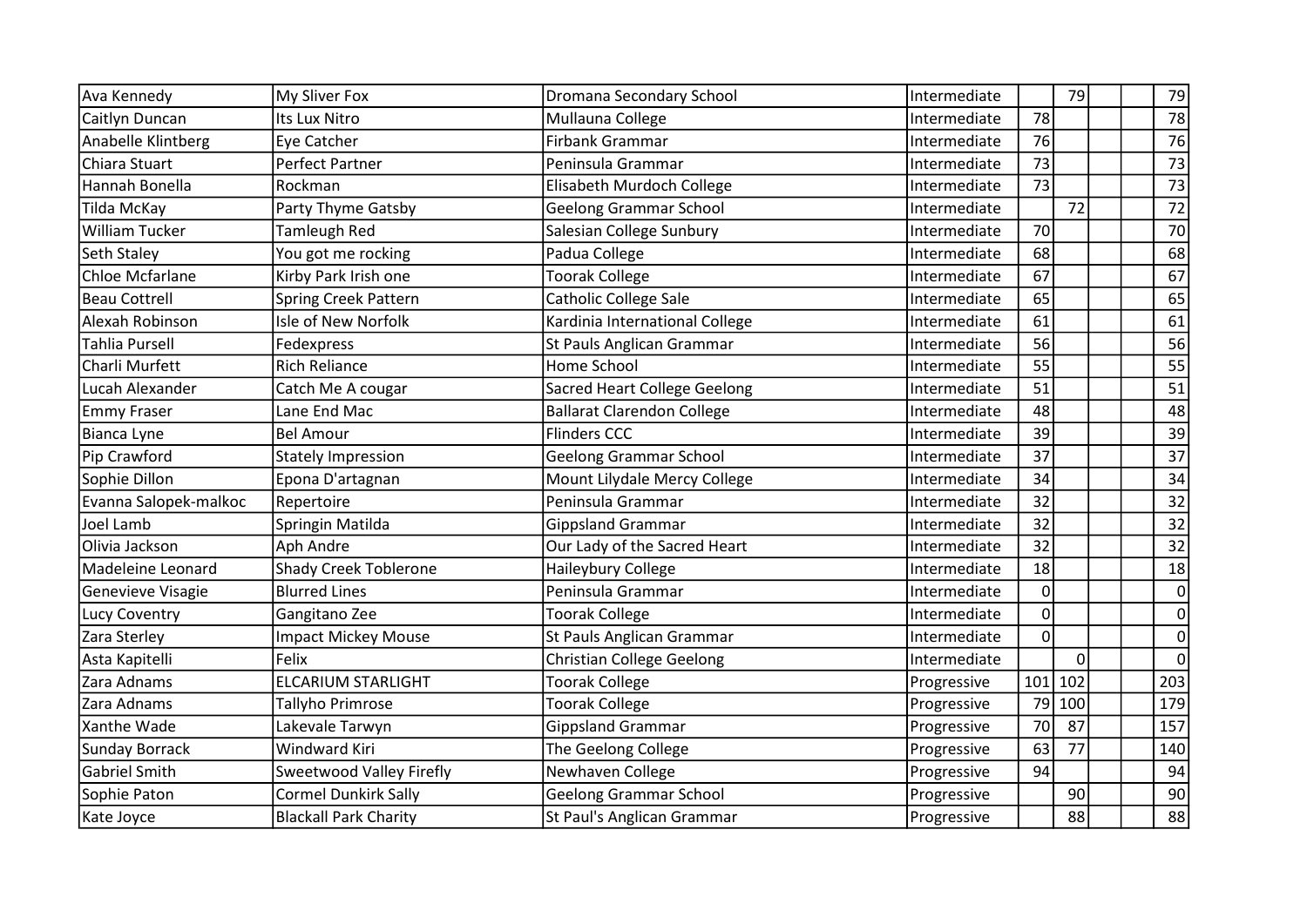| Pearl Hodson             | <b>Charlton Veeza</b>            | Haileybury College                  | Progressive | 87              |    |  | 87              |
|--------------------------|----------------------------------|-------------------------------------|-------------|-----------------|----|--|-----------------|
| <b>Harley McNaughton</b> | LV Jimmy Choo                    | Chairo Christian School             | Progressive | 55              | 31 |  | 86              |
| Tayla Anderson           | Rimondi D                        | Elizabeth Murdoch College           | Progressive | 82              |    |  | 82              |
| Chloe A'herne            | Jardine Countdown                | Marist sion college                 | Progressive | 80              |    |  | 80              |
| Mitchell Johnston        | Rodd & Gunn                      | St Pauls Anglican Grammar           | Progressive | 78              |    |  | $\overline{78}$ |
| Sophie Dillon            | Epona D'artagnan                 | Mount Lilydale Mercy College        | Progressive |                 | 77 |  | 77              |
| Xanthe Wade              | Heart Park Dora                  | <b>Gippsland Grammar</b>            | Progressive |                 | 77 |  | 77              |
| Sienna Edwards           | Nandita Dream Catcher            | <b>Christian College Geelong</b>    | Progressive |                 | 76 |  | 76              |
| Ashleigh Rodgers         | <b>Bellaroo Cisco</b>            | The Geelong College                 | Progressive |                 | 75 |  | 75              |
| Tayla Anderson           | <b>Casino Nights</b>             | Elizabeth Murdoch College           | Progressive | 73              |    |  | 73              |
| Harley McNaughton        | Mobile app                       | Chairo Christian School             | Progressive |                 | 73 |  | 73              |
| Lily Chadd               | Dark Edge                        | <b>Balcombe Grammar</b>             | Progressive | 72              |    |  | 72              |
| <b>Ebony Beecroft</b>    | Finch Farm Tarantino             | korumburra secondary                | Progressive | 70              |    |  | 70              |
| Jaelina Kiley            | Watch My Style                   | Home School                         | Progressive | 70              |    |  | 70              |
| Mimi McGregor            | Sparrow                          | <b>Geelong Grammar School</b>       | Progressive |                 | 70 |  | 70              |
| <b>Bliss Vandenberg</b>  | Equineaffair Harlequin           | Caulfield Grammar School            | Progressive | 69              |    |  | 69              |
| Hannah Gajic             | Banjo                            | Kyneton High School                 | Progressive |                 | 69 |  | 69              |
| Amy Bennett              | <b>River Song</b>                | Padua College                       | Progressive | 67              |    |  | 67              |
| Miranda Darby            | Arcadian Arthur                  | <b>Ivanhoe Grammar School</b>       | Progressive |                 | 67 |  | 67              |
| Anastazia Drake          | <b>Grand Ridge Murray</b>        | Genazzano FCJ College               | Progressive | 64              |    |  | 64              |
| Tayla Anderson           | Levale east wind                 | Elizabeth Murdoch College           | Progressive |                 | 64 |  | 64              |
| <b>Harrison Wessel</b>   | <b>Keltern Flash</b>             | St Patrick's Primary School Kilmore | Progressive | 63              |    |  | 63              |
| Liliana Finn             | <b>RAPHAELLA</b>                 | The Geelong College                 | Progressive | 13              | 49 |  | 62              |
| <b>Emmy Fraser</b>       | No No Nellie                     | <b>Ballarat Clarendon College</b>   | Progressive |                 | 61 |  | 61              |
| Skye Orchard             | Logical lad                      | Nambrok/Dennison Primary School     | Progressive |                 | 60 |  | 60              |
| Lucy Borrack             | Tane Mahuta                      | The Geelong College                 | Progressive | 54              |    |  | 54              |
| <b>Ella Berry</b>        | Harlequin                        | Newhaven College                    | Progressive | $\overline{53}$ |    |  | $\overline{53}$ |
| Alexah Robinson          | Isle of New Norfolk              | Kardinia International College      | Progressive |                 | 53 |  | $\overline{53}$ |
| <b>Alice Davies</b>      | Alanavee Kesari                  | Ivanhoe Grammar                     | Progressive | 51              |    |  | 51              |
| Pearl Hodson             | <b>Red Rue</b>                   | Haileybury College                  | Progressive | 51              |    |  | 51              |
| <b>Clementine Harvey</b> | Espresso Martini                 | <b>Flinders CCC</b>                 | Progressive | 43              |    |  | 43              |
| Amy Dickins              | Captainmacgaw                    | Mirboo north secondary college      | Progressive | 42              |    |  | 42              |
| Cameron Dougall          | <b>Bradgate Park Grafenhurst</b> | Peninsula Grammar                   | Progressive | 42              |    |  | 42              |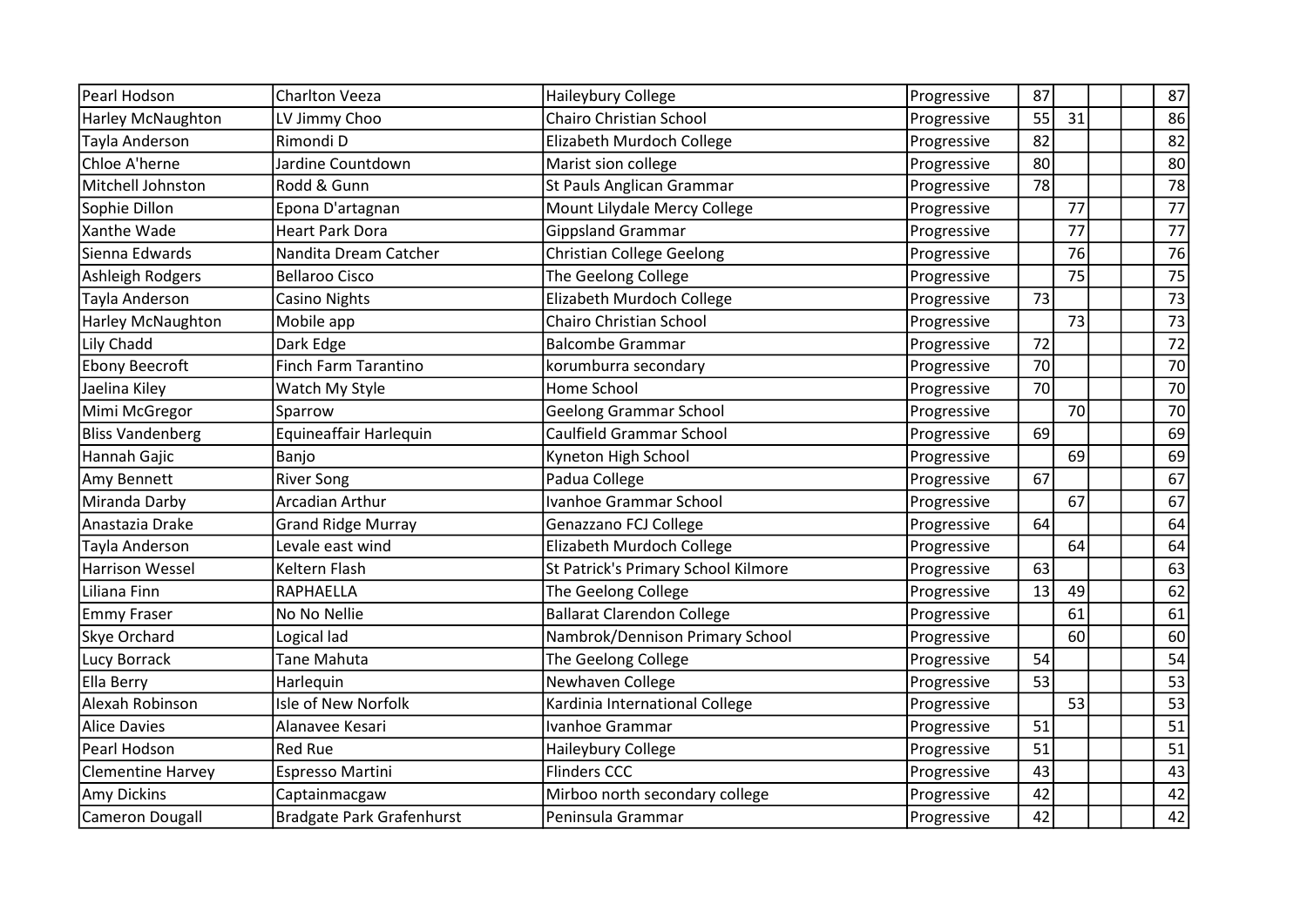| Ava Harrington            | Miss Demeanor                  | Nambrok/Dennison Primary School      | Progressive      | 32             | 0               | 32               |
|---------------------------|--------------------------------|--------------------------------------|------------------|----------------|-----------------|------------------|
| Samantha Rewuk            | Cinda                          | <b>Balcombe Grammar</b>              | Progressive      | 31             |                 | 31               |
| <b>Sunday Borrack</b>     | Marmalade                      | The Geelong College                  | Progressive      |                | 28              | 28               |
| <b>Clementine Thomson</b> | <b>Bingara Star Attraction</b> | Kardinia International College       | Progressive      | 27             |                 | 27               |
| Laura Knox                | Knoxbury Downs Rhythm          | <b>Girton Grammar School</b>         | Progressive      |                | 27              | 27               |
| Lily Hustwaite            | Lexi                           | <b>Toorak College</b>                | Progressive      | 26             |                 | 26               |
| <b>Gabriel Smith</b>      | Blu                            | Newhaven College                     | Progressive      | 23             |                 | 23               |
| <b>Charlotte Baker</b>    | <b>Snickers Satisfies</b>      | Kardinia International College       | Progressive      |                | 22              | 22               |
| <b>Emily David</b>        | The Ruckman                    | <b>Geelong Grammar School</b>        | Progressive      |                | 21              | 21               |
| Lana Schulenburg          | Dusk Till Dawn                 | <b>Toorak College</b>                | Progressive      | 17             |                 | 17               |
| <b>Harrison Wessel</b>    | Garnet Vanquish                | St Patrick's Primary School Kilmore  | Progressive      | 14             |                 | 14               |
| Poppy Spencer-pitts       | Churtilla                      | <b>Flinders CCC</b>                  | Progressive      | 14             |                 | 14               |
| Alexah Robinson           | Harley's Blue Moonshine        | Kardinia International College       | Progressive      | 12             |                 | 12               |
| Grace Liepa               | Castleburn The Merc            | Catholic College Sale                | Progressive      |                | 12              | 12               |
| <b>Alex Atkins</b>        | <b>Belatrix</b>                | <b>Geelong Grammar School</b>        | Progressive      |                | 10 <sup>1</sup> | 10               |
| <b>Tansy Sagar</b>        | <b>Tulara Twilight</b>         | The Geelong College                  | Progressive      | 6              |                 | $\boldsymbol{6}$ |
| <b>Ebony Campbell</b>     | <b>Cavallo Park Express</b>    | Peninsula Grammar                    | Progressive      | $\overline{0}$ |                 | $\overline{0}$   |
| Sophie Dillon             | Arizona Prince                 | Mount Lilydale Mercy College         | Progressive      |                | $\Omega$        | $\overline{0}$   |
| Skye Orchard              | Blackwood billabong bill       | Nambrok/Dennison Primary School      | Improvers        | 81             | 103             | 184              |
| Olivia Curtain            | Indi's Mr Zorba Jones          | Newhaven College                     | Improvers        | 96             | 86              | 182              |
| Kate Joyce                | <b>Gresam Lodge Maximus</b>    | St Paul's Anglican Grammar           | Improvers        | 81             | 92              | 173              |
| Ava Harrington            | Razzmatazz                     | Nambrok/Dennison Primary School      | Improvers        | 86             | 78              | 164              |
| Xanthe Wade               | <b>Snowy River Duchess</b>     | <b>Gippsland Grammar</b>             | <b>Improvers</b> | 83             | 65              | 148              |
| Aimelie Jacoby            | J B Baby                       | Peninsula Grammar                    | Improvers        | 44             | 63              | 107              |
| Hannah Lionnet            | Maple                          | Padua College                        | Improvers        | 103            |                 | 103              |
| Macey Rams                | Chloe                          | <b>Chairo Christian School</b>       | Improvers        |                | 103             | 103              |
| Hannah Bonella            | Mickey                         | Elisabeth Murdoch College            | <b>Improvers</b> | 102            |                 | 102              |
| <b>Gracie Gartung</b>     | Blackwood Bo Peep              | <b>St Patrick's School Stratford</b> | Improvers        |                | 92              | 92               |
| Ingrid Mcelvaney          | Everybody Tango                | <b>Geelong Grammar School</b>        | Improvers        | 91             |                 | 91               |
| Mietta Heagney            | Viewmont Oscar                 | Kardinia International College       | Improvers        | 88             |                 | 88               |
| Zara Yunghanns            | Ellira                         | <b>Assumption College</b>            | Improvers        |                | 87              | 87               |
| Sarah Robins              | Banjo                          | <b>Bacchus Marsh Grammar</b>         | Improvers        |                | 82              | 82               |
| La'moza Velisha           | Masculino                      | Kardinia International College       | Improvers        | 78             |                 | 78               |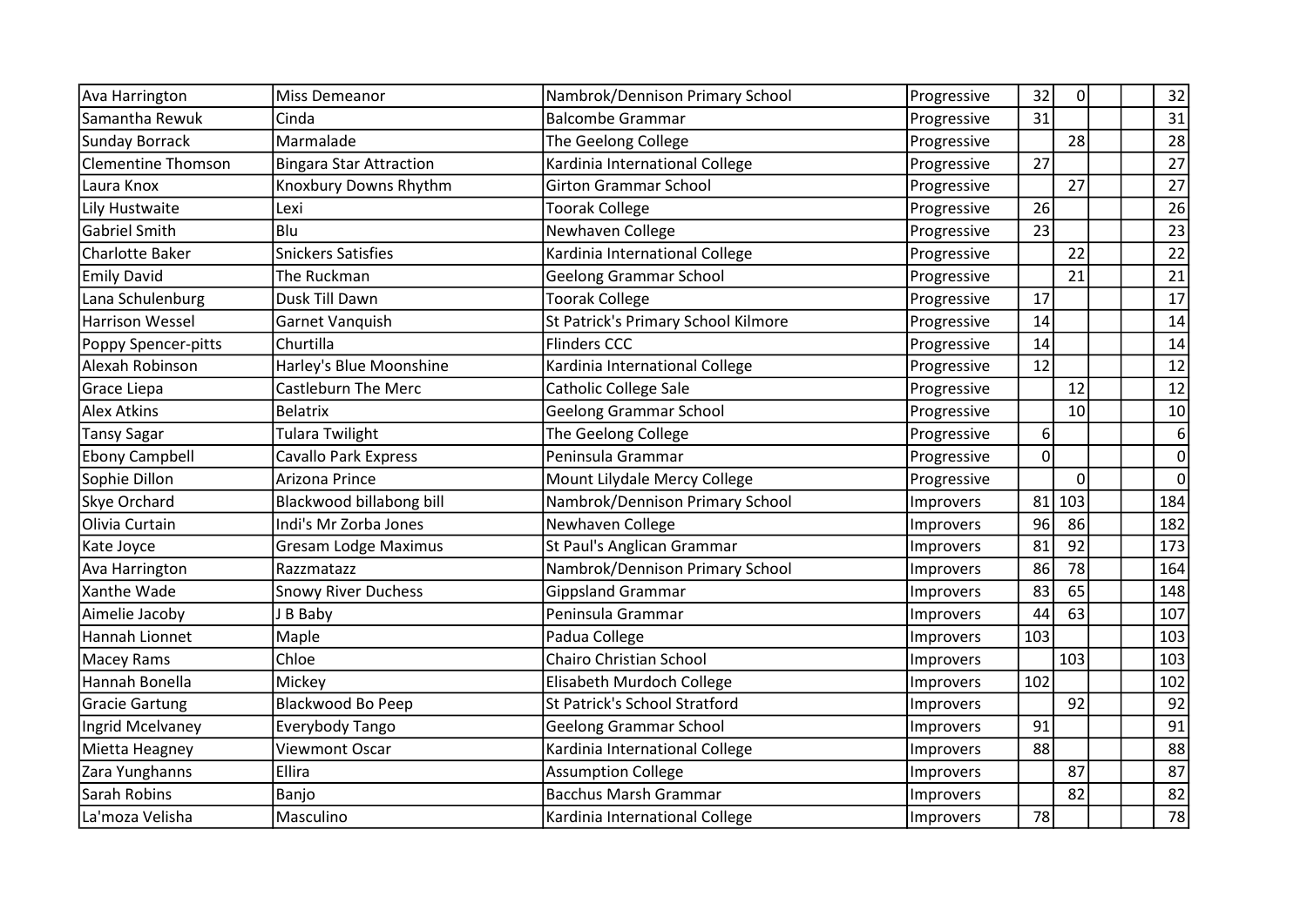| Chelsea Maher             | Sparkling Midnight               | <b>Assumption College</b>                      | Improvers        |    | 77 |  | 77              |
|---------------------------|----------------------------------|------------------------------------------------|------------------|----|----|--|-----------------|
| Leyla Crowhurst           | Ollie                            | <b>Mentone Girls Grammar</b>                   | Improvers        | 75 |    |  | 75              |
| Kristin Mackellar         | Monsoon                          | <b>Assumption College</b>                      | Improvers        | 16 | 58 |  | 74              |
| Chloe Bell                | Sunshine, lollipops and rainbows | St Brigids Catholic Primary School Healesville | Improvers        |    | 71 |  | 71              |
| Ingrid McElvaney          | <b>Hebrides</b>                  | <b>Geelong Grammar School</b>                  | Improvers        |    | 71 |  | 71              |
| Grace Liepa               | <b>Castleburn The Merc</b>       | Cathlic College Sale                           | Improvers        | 70 |    |  | 70              |
| Pyper Tucker              | <b>Burghoff</b>                  | The Geelong College                            | Improvers        |    | 70 |  | 70              |
| Skye Orchard              | Benny                            | Nambrok/Dennison Primary School                | Improvers        |    | 68 |  | 68              |
| Claudia Grant             | Viewmont Arni                    | <b>Toorak College</b>                          | Improvers        | 38 | 29 |  | 67              |
| Kane Radburn              | <b>Bella</b>                     | <b>Bacchus Marsh Grammar</b>                   | Improvers        | 63 |    |  | 63              |
| <b>Harley McNaughton</b>  | Viewmont apricot                 | Chairo Christian School                        | Improvers        |    | 63 |  | 63              |
| <b>Clementine Thomson</b> | <b>Wicklow Annabelle</b>         | Kardinia International College                 | Improvers        | 62 |    |  | 62              |
| Tamsyn Harvey             | Misty Night                      | <b>Assumption College</b>                      | Improvers        |    | 60 |  | 60              |
| <b>Eleanor Shephard</b>   | Mystique                         | Ivanhoe Grammar                                | Improvers        | 56 |    |  | 56              |
| <b>Emily Wagstaff</b>     | AP Akka                          | <b>Briagolong Primary School</b>               | Improvers        |    | 56 |  | 56              |
| Amelia Mcdougall          | Kings Style                      | St Brigid's Primary School Gisborne            | Improvers        | 54 |    |  | 54              |
| <b>Emily Vucic</b>        | Chalani Suede                    | <b>Mentone Girls Grammar</b>                   | Improvers        | 54 |    |  | 54              |
| Ella Willcocks            | Darwin Park Gizmo                | Star of the Sea Brighton                       | Improvers        |    | 52 |  | 52              |
| Vivien Robinson           | <b>Regents Point</b>             | Haileybury College                             | <b>Improvers</b> | 51 |    |  | 51              |
| William Tucker            | <b>Ballahowe Celtic Invader</b>  | Salesian College Sunbury                       | Improvers        | 50 |    |  | 50              |
| Alice Darby               | <b>Hermione Day</b>              | Ivanhoe Grammar                                | Improvers        | 45 |    |  | 45              |
| <b>Sunday Borrack</b>     | <b>Benmore Pizazz</b>            | The Geelong College                            | Improvers        | 41 |    |  | 41              |
| <b>Emily Wagstaff</b>     | Cam                              | <b>Briagolong Primary School</b>               | Improvers        |    | 41 |  | 41              |
| Eva Erasmus               | George                           | Frankston high school                          | Improvers        | 39 |    |  | 39              |
| Olivia Sleep              | Dixies Miss Holly                | Padua College                                  | Improvers        | 39 |    |  | 39              |
| Gracie Stockdale          | Reassert                         | Peninsula Grammar                              | Improvers        | 37 |    |  | 37              |
| <b>Charlotte Baker</b>    | <b>Snickers Satisfies</b>        | Kardinia International College                 | <b>Improvers</b> | 35 |    |  | $\overline{35}$ |
| Eva Robinson              | <b>Coldstream Summer</b>         | Haileybury College                             | Improvers        | 35 |    |  | 35              |
| Amelia Tsilfidis          | <b>Time To Shine</b>             | Melbourne Girls Grammar                        | Improvers        | 32 |    |  | 32              |
| Emma Rollinson            | <b>Our Craftsman</b>             | <b>Geelong Grammar School</b>                  | Improvers        |    | 32 |  | 32              |
| Freya Berry               | <b>Ringmaster Hilton</b>         | Newhaven College                               | Improvers        | 21 |    |  | 21              |
| Alliana Nicholson         | Spernovaromeo                    | Padua College                                  | Improvers        | 20 |    |  | 20              |
| <b>Elise Young</b>        | <b>Moonlight Dreaming</b>        | <b>Belmont High School</b>                     | Improvers        |    | 20 |  | 20              |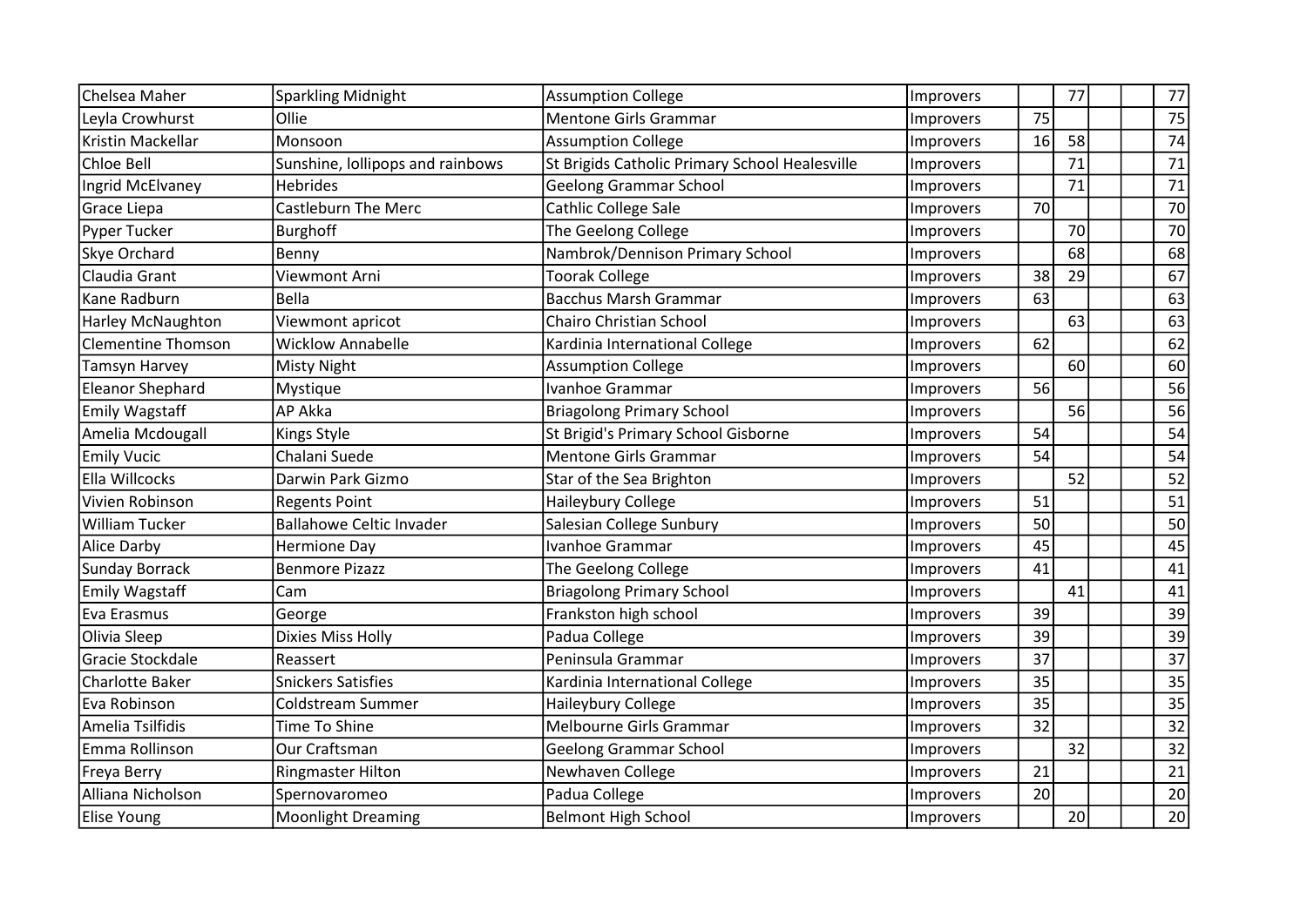| Georgia Matthews       | <b>Falling And Flying</b>         | Virtual School Victoria                 | Improvers |    | 19       | 19               |
|------------------------|-----------------------------------|-----------------------------------------|-----------|----|----------|------------------|
| Kristin Mackellar      | Choises                           | <b>Assumption College</b>               | Improvers |    | 12       | 12               |
| Scarlett Ramsay        | Jurassic Park                     | <b>Beaconhills College</b>              | Improvers | 10 |          | 10               |
| <b>Holly Grant</b>     | <b>Glenormiston Balley Hooley</b> | Ivanhoe Grammar                         | Improvers | 3  |          | 3                |
| Christian Van Den Burg | Johnny                            | Mary MacKillop Regional Catholic School | Improvers | 0  |          | $\boldsymbol{0}$ |
| Millie Kaufman         | Pegasaus                          | Carey Baptist Grammar School            | Improvers | 0  |          | $\overline{0}$   |
| Lara Rose Fairchild    | <b>Future Dream Doreen</b>        | Damascus College                        | Improvers |    | $\Omega$ | $\overline{0}$   |
| Isabel Dijkstra        | Calveston gossip girl             | <b>Toorak College</b>                   | Encourage | 97 | 105      | 202              |
| Lily Clear-Graham      | Patchwork Prince                  | <b>Braemar College</b>                  | Encourage |    | 101      | 101              |
| Nevaeh Waetford        | Snowy River                       | <b>Mcclelland College</b>               | Encourage | 98 |          | 98               |
| Molly Spry             | Thursday's child                  | <b>Christian College Geelong</b>        | Encourage |    | 96       | 96               |
| Chelsea Maher          | Maple (Yankee Sang)               | <b>Assumption College</b>               | Encourage |    | 95       | 95               |
| <b>Ella Santry</b>     | Lakevale Stylish Century          | <b>Toorak College</b>                   | Encourage | 92 |          | 92               |
| Marly Wright           | Dream Time Soda Pop               | Maribyrnong Sports Academy              | Encourage | 57 | 34       | 91               |
| Caitlyn Duncan         | Soap Opera                        | Mullauna College                        | Encourage | 81 |          | 81               |
| <b>Emily Watkins</b>   | Alpha Maroccan Gold               | Haileybury College                      | Encourage | 77 |          | 77               |
| Hannah Gajic           | Banjo                             | <b>Kyneton Secondary College</b>        | Encourage | 75 |          | 75               |
| Macey Ramsbotham       | Chloe                             | <b>Chairo Christian College</b>         | Encourage | 75 |          | 75               |
| Hannah Lionnet         | <b>Elephant Rock</b>              | Padua College                           | Encourage | 74 |          | 74               |
| Safari Murphy          | Freckles                          | Woodleigh                               | Encourage | 73 |          | 73               |
| Sharn Mackenzie        | Charlie Brown                     | Lysterfield Primary School              | Encourage | 71 |          | 71               |
| Sebastian Fong         | Wehalla Park Destiny's Delight    | De La Salle                             | Encourage | 65 |          | 65               |
| Miranda Darby          | Persian Holiday                   | Ivanhoe Grammar                         | Encourage | 64 |          | 64               |
| <b>Thomas Harrison</b> | Zp Homeless Henry                 | <b>Flinders CCC</b>                     | Encourage | 64 |          | 64               |
| Jiana Patheyar         | Kristabella Park Victoria secret  | Caulfield Grammar School                | Encourage | 62 |          | 62               |
| Eva Erasmus            | Duke                              | Frankston high school                   | Encourage | 58 |          | 58               |
| Sebastian Fong         | Freemans Lodge Nevada             | De La Salle                             | Encourage | 58 |          | $\overline{58}$  |
| Phaestian Velisha      | Farleigh Tobermory                | Kardinia International College          | Encourage | 55 |          | 55               |
| Ruby Oliver            | Avaley                            | Elisabeth Murdoch College               | Encourage | 55 |          | 55               |
| Ingrid Mcelvaney       | <b>Hebrides</b>                   | <b>Geelong Grammar School</b>           | Encourage | 50 |          | 50               |
| Layla Berry            | Sultan                            | Peninsula Grammar                       | Encourage | 48 |          | 48               |
| <b>Piper Peers</b>     | Indi                              | Padua College                           | Encourage | 44 |          | 44               |
| <b>Claire Comer</b>    | <b>Rising Son</b>                 | Dromana College                         | Encourage | 43 |          | 43               |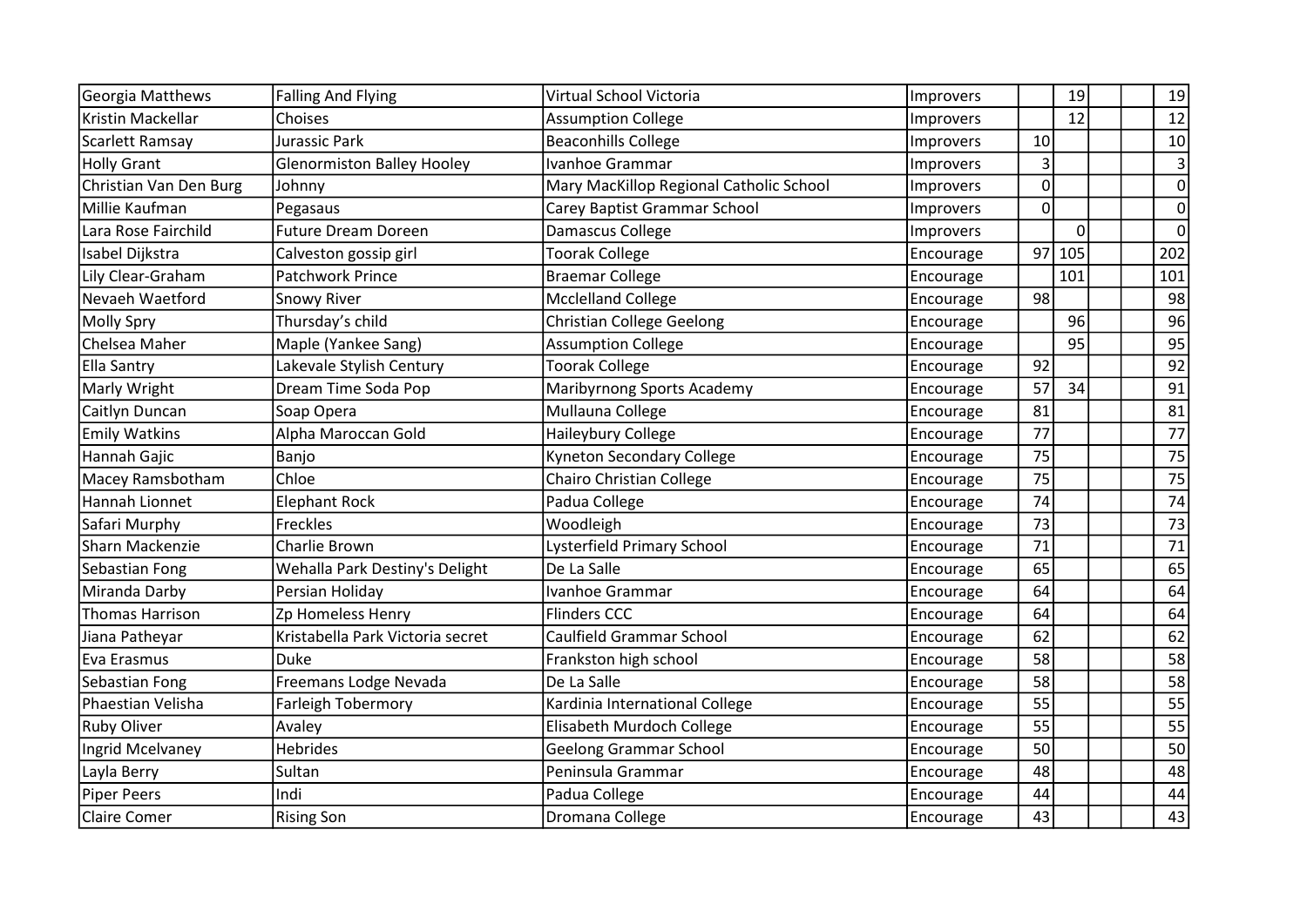| Matilda March          | Naaman Valentina               | <b>Catholic College Sale</b>         | Encourage | 42          |                 | 42             |
|------------------------|--------------------------------|--------------------------------------|-----------|-------------|-----------------|----------------|
| <b>Esther Folev</b>    | Sondica                        | Woodleigh                            | Encourage | 39          |                 | 39             |
| <b>Finlay Bowen</b>    | Missy                          | <b>Doncaster Secondary College</b>   | Encourage | 38          |                 | 38             |
| Meyanna Christensen    | Roxy                           | Newhaven College                     | Encourage | 38          |                 | 38             |
| <b>Emily Pincott</b>   | <b>Strathford Denver</b>       | <b>Geelong Grammar School</b>        | Encourage |             | 31              | 31             |
| Ingrid Jackson         | Karlana Applause               | The Geelong College                  | Encourage |             | 30 <sup>1</sup> | 30             |
| Nadia Serato           | <b>Highfield Summer Willow</b> | Haileybury College                   | Encourage | 26          |                 | 26             |
| Mia Harrington         | <b>Miss Roxstar</b>            | <b>Chairo Christian College</b>      | Encourage | 25          |                 | 25             |
| <b>Bonnie Kearney</b>  | Slim Shaydee                   | Edinburgh College                    | Encourage | 24          |                 | 24             |
| Paige Rewuk            | <b>Dixie</b>                   | <b>Balcombe Grammar</b>              | Encourage | 20          |                 | 20             |
| Katie Alford           | Navajo Jake                    | Sacred heart college Kyneton         | Encourage | 19          |                 | 19             |
| Nellie Tuddenham       | Summer                         | Ballarat grammar                     | Encourage | 19          |                 | 19             |
| Angela Couper          | <b>Bh Sunkissed</b>            | Mirboo north secondary college       | Encourage | 13          |                 | 13             |
| Maddison Shippen       | Devlin Park Time will tell     | <b>Toorak College</b>                | Encourage | 11          |                 | 11             |
| Zoe Reiter             | Ransom Ridge Festival          | Newhaven College                     | Encourage | 10          |                 | 10             |
| Karis Hawkins          | Dazz                           | Padua College                        | Encourage | 3           |                 | $\overline{3}$ |
| <b>Ella Santry</b>     | Kohdale Tinker                 | <b>Toorak College</b>                | Encourage | $\mathbf 0$ |                 | $\overline{0}$ |
| Jessica Gregory        | Penmain Parlay                 | <b>Flinders CCC</b>                  | Encourage | 0           |                 | $\overline{0}$ |
| <b>Harry Borrack</b>   | <b>Holden Cruze</b>            | The Geelong College                  | Encourage |             | $\Omega$        | $\overline{0}$ |
| Matilda Hall           | Son of Chairman                | Sacre Cœur                           | Encourage |             | $\Omega$        | $\mathbf 0$    |
| Georgia Joyce          | Carisma Park Rose              | St Paul's Anglican Grammar           | Freshman  | 97          | 105             | 202            |
| Alannah Heagney        | <b>Bobble Gum</b>              | Kardinia International College       | Freshman  | 103         |                 | 103            |
| Anna Eastley           | Creedy                         | <b>Nungurner Primary School</b>      | Freshman  |             | 98              | 98             |
| <b>River Rothery</b>   | Moondale Abbott                | Sacred Heart Primary School          | Freshman  |             | 98              | 98             |
| Macey Ramsbotham       | Rachem Legacy                  | <b>Chairo Christian College</b>      | Freshman  | 97          |                 | 97             |
| <b>Harriet Thomson</b> | <b>Holiday Fling</b>           | Kardinia International College       | Freshman  | 95          |                 | 95             |
| <b>Macey Briggs</b>    | Jeremiah Park Zorro            | <b>Red Hill Consolidated School</b>  | Freshman  | 92          |                 | 92             |
| Sophie Pincott         | Lanfairbryn Gandalf            | St Joseph's Catholic School Lockhart | Freshman  |             | 88              | 88             |
| Saffron Allday         | Ian                            | Beaconsfield Upper primary school    | Freshman  | 87          |                 | 87             |
| Zoe Sambucco           | Wilga Park Tornado             | <b>Christian College Geelong</b>     | Freshman  |             | 87              | 87             |
| Heidi Jackson          | Karlana King of Swing          | <b>Fyans Park Primary School</b>     | Freshman  |             | 86              | 86             |
| Amelia Mcdougall       | Chesapeake Park Paparazzi      | St Brigid's Primary School Gisborne  | Freshman  | 84          |                 | 84             |
| <b>Alexis Ryrie</b>    | Future Star                    | <b>Rye Primary</b>                   | Freshman  | 82          |                 | 82             |